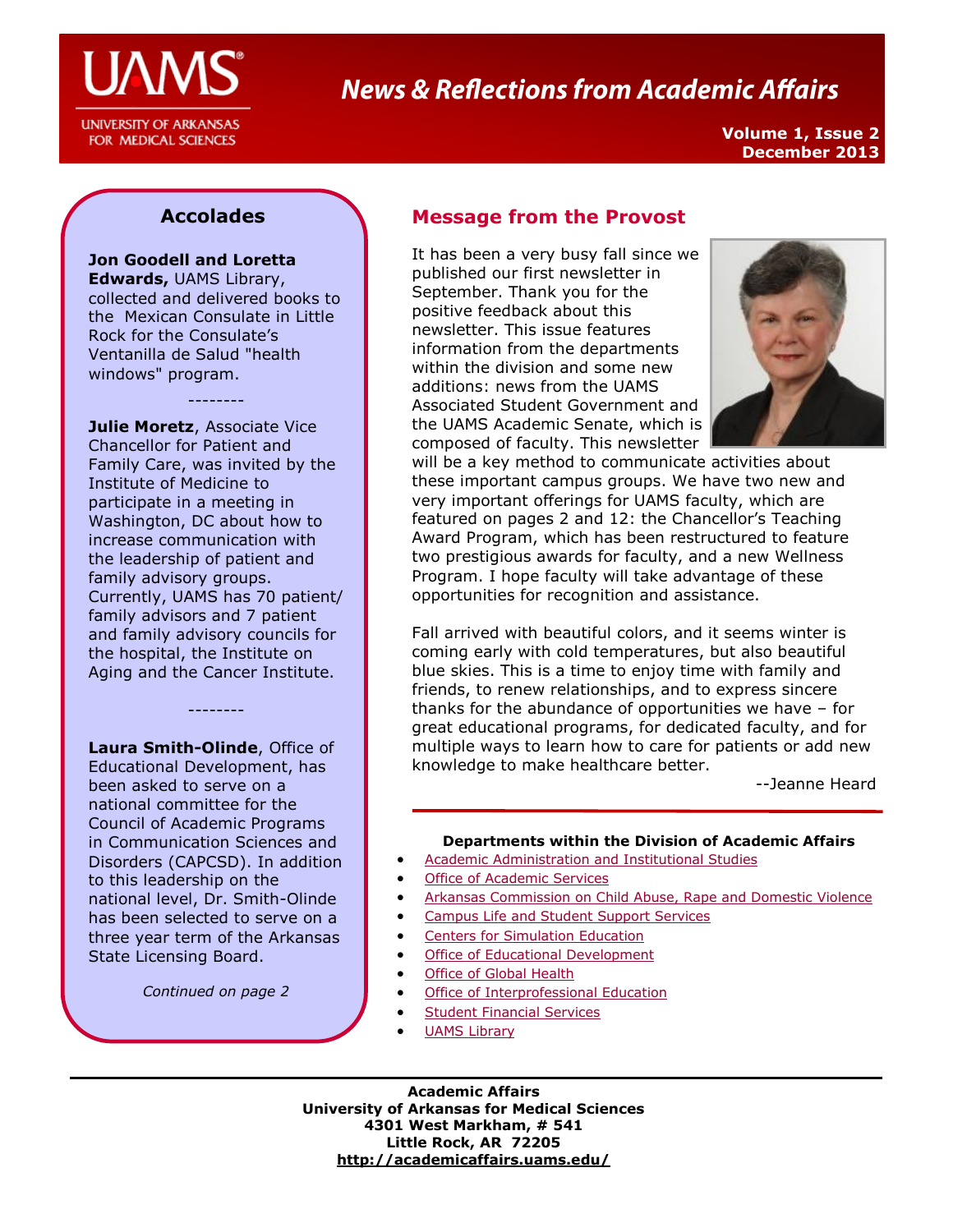## **Announcement: Room Scheduling for Spring - Office of Academic Services**

The Office of Academic Services has completed Spring 2013 schedule for use of classrooms and labs. This is especially difficult this year due to the need to offer training on Epic/ UCONNECT systems to the campus. In essence, our computer labs schedules are full, particularly during January through March. In light of this situation, we are requesting that you notify us as soon as possible about new requests or cancellations of scheduled activities. You can use the online form at<http://oas.uams.edu/schedule-a-room/> or email Kerry Halliburton-Thomas at [HalliburtonThomasKE@uams.edu](mailto:HalliburtonThomasKE@uams.edu) Thank you for your assistance.

## **Chancellor's Teaching Award - Office of Educational Development**

Established in 2004 to recognize excellence in teaching among faculty in all the colleges and the Graduate School, the Chancellor's Annual Teaching Award program has been reconfigured.

There are now two awards:

- **Teaching Excellence**, focused on recognizing teaching excellence in any discipline.
- **Teaching Excellence in Society and Health**, focused on recognizing advancements in society and health through interprofessional education.

The deadline for submission of nominations and packets is December 31, 2013.

The [guidelines and application form](http://www.uams.edu/oed/Chancellors%20Annual%20Teaching%20Award%20Program%20Guidelines%202013%20FINAL.pdf) can be found on the Office of Educational Development website.

Any questions about the awards, the nomination process, etc., should be sent to the Director of the Educators Academy at [EdAcad@uams.edu.](mailto:EdAcad@uams.edu)

**Accolades**  *Continued from page 1*

**Allison Streepey**, Office of Educational Development was elected by the members to Chair the UAMS Grants Management Certification Program (GMCP) Executive Committee. For more information on the GMCP see [http://intranet.uams.edu/](http://intranet.uams.edu/finance/grants/GMCP.asp) [finance/grants/GMCP.asp](http://intranet.uams.edu/finance/grants/GMCP.asp)

**Teresa Boothe**, Student Financial Services, was invited to join the Southwest Association of Student Financial Aid Administrators (SWASFAA) training committee. She gave two presentations at the SWASFAA Professional Development Conference November 4<sup>th</sup>- 8<sup>th</sup>.

**Valerie Howard** joined the UAMS Library in September as the Reference and Marketing Librarian. She connects the campus community with library information.

--------

**Gloria Kemp**, Student Financial Services, will Chair the Arkansas Association of Student Financial Aid Administrators (AASFAA) History Committee again for 2014.

--------

*News and Reflections from Academic Affairs* is published quarterly by the Office of the Provost to inform students, faculty and staff about programs and support provided by the Division of Academic Affairs and to highlight UAMS initiatives beneficial to students and faculty.

> **Questions? Comments?** Contact the Newsletter Editor, Joanna Delavan [jdelavan@uams.edu](mailto:jdelavan@uams.edu)

**Academic Affairs, University of Arkansas for Medical Sciences <http://academicaffairs.uams.edu/>**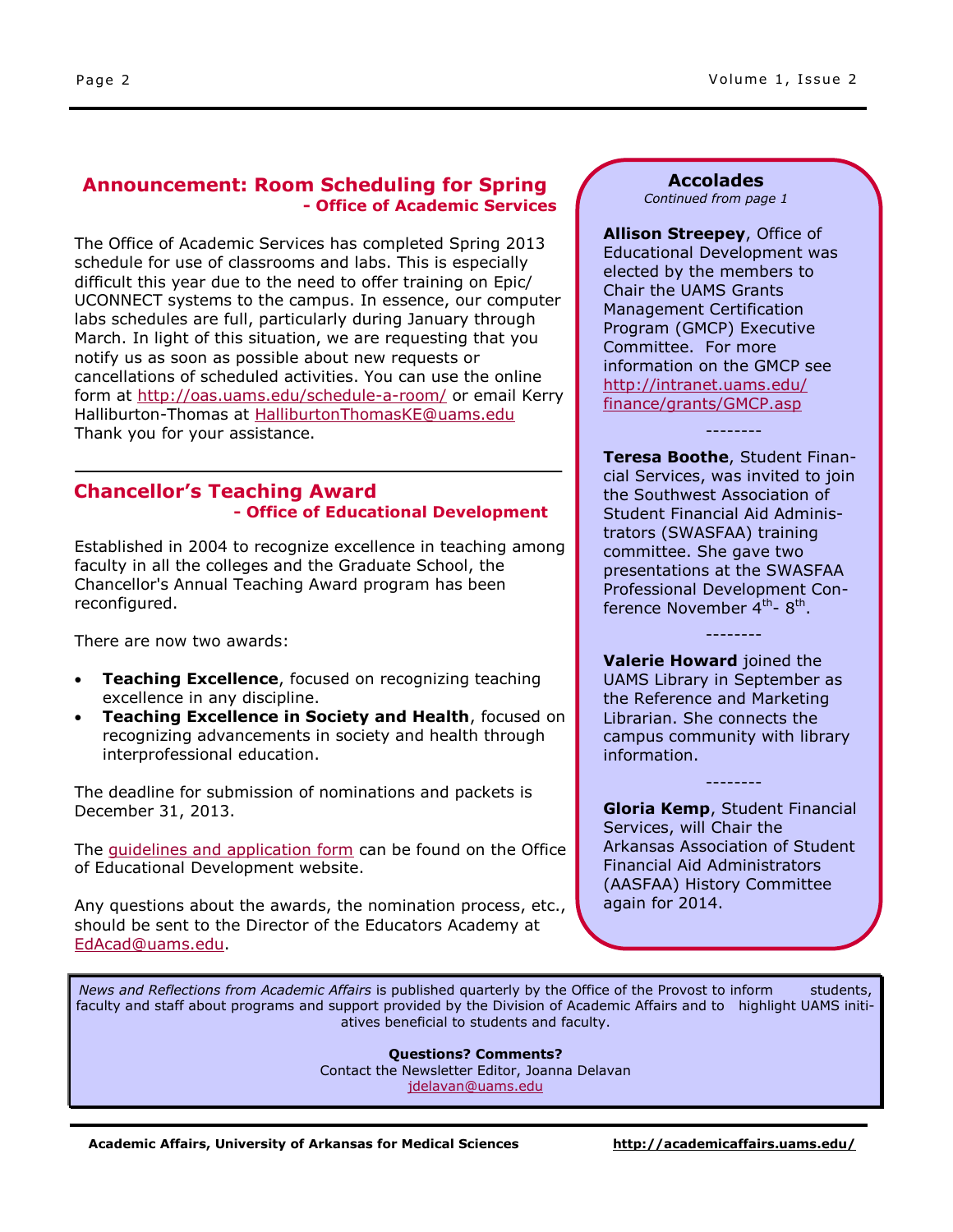## **Lee Wilbur Joins UAMS Team for Next Steps in IPE**

#### **- Office of Interprofessional Education**



*Dr. Lee Wilbur*

Dr. Lee Wilbur joined UAMS as Vice Chair for the Department of Emergency Medicine in November and will become Director of Interprofessional Education as of December 1, 2013. Lee led the Interprofessional Education Curricular Reform Initiative at Indiana University and looks forward to working with the academic leadership, faculty, and students at UAMS to improve the care, improve the health, and decrease the cost of health care for Arkansans.

In September the Council of Deans agreed to continue their support of the development of IPE by approving in principle a UAMS IPE pilot study, Bridging Education and Practice. The IPE Steering Committee will work closely with the newly formed group of academic leaders called MAD DASH (see below), and the UAMS academic deans to implement the pilot study by August of 2014. The

pilot study will involve faculty and students from all colleges in IPE activities/courses that address the core competencies for interprofessional collaborative practice as specified by the Interprofessional Education Collaborative. More information about the proposed pilot study may be found on the Office of IPE website at [http://ipe.uams.edu/activites/ipe-pilot-study/.](http://ipe.uams.edu/activites/ipe-pilot-study/)

Faculty development is a critical component to the implementation of any IPE program. This past year UAMS has hosted two consultants to speak with faculty about different approaches to IPE. Several faculty and staff have participated in national IPE institutes or meetings and observed nationally recognized IPE programs. The next step for UAMS is for the groups mentioned above to work together to provide faculty development for the pilot study. Helping us in this effort will be the University of Toronto Centre for Interprofessional Education, an internationally recognized center of excellence in IPE. The Centre will provide a three-day course, Educating Health Professionals in Interprofessional Care (EHPIC) next semester for faculty and academic leaders in IPE.

--Diane Heestand Skinner

## **Making a Difference**

In September, a new academic affairs committee was formed with a focus on advancing campus-wide educational initiatives related to improving health and society. The group is comprised of Directors from a variety of areas representing interprofessional education, patient and family centered care, social determinants of health, health literacy, clinical skills and simulation education, global health, faculty development, health information, and the 12th Street Health and Wellness Center. Over the next year, the group will work with the new Director of Interprofessional Education, Dr. Lee Wilbur, to develop educational opportunities focused on preparing students to work as members of healthcare teams and help them effectively communicate with patients and their families.



*Dr. Stephanie Gardner*

The committee is now identified by the acronym, MAD DASH (Making a Difference: Directors Advancing Society and Health.) Dr. Stephanie Gardner, Associate Provost for Society and Health, serves as Chair of the committee. When asked to describe the group, Dr. Gardner said "It's a high energy group, and it's appropriately named. We know that we have tremendous opportunities to work together, and we feel an urgency to move our efforts in interprofessional education forward."

--Stephanie Gardner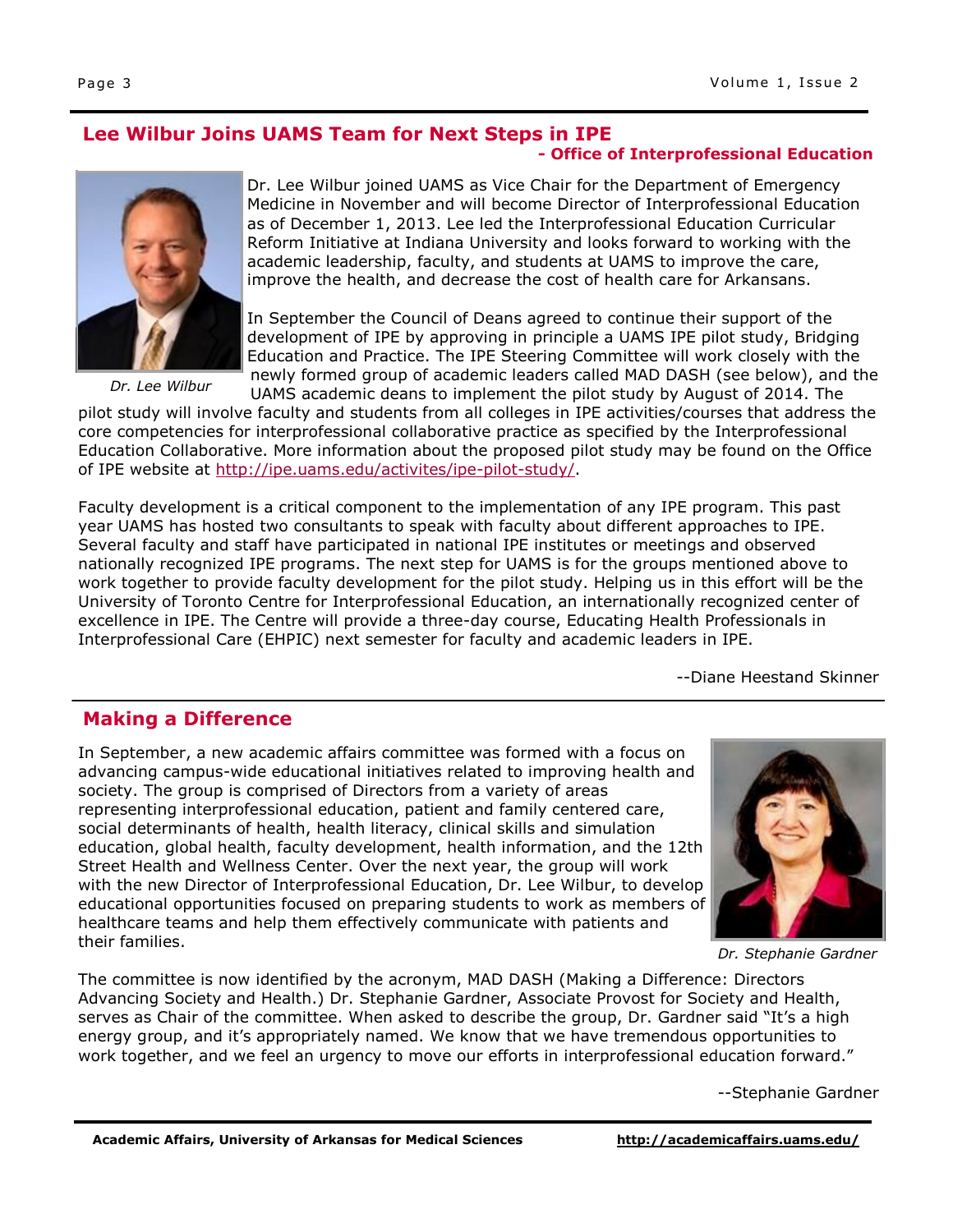## **Technical Support for UAMS NW Students**

#### **- UAMS Library**



Nicholas Larsen is the new Student Support and Technology Analyst for the UAMS Library. He has been on the team since August, 2013 and has successfully worked with a number of students here on the main campus. We realized early on that we need to extend his support services to our students that attend the UAMS Northwest Campus. To meet this need, he has been busy investigating the best tool in which to work with students remotely. Through the investigative process, Nicholas has researched and tested Blackboard Collaborate, Microsoft Lync, Teamviewer, FreeVNC, and ultimately LogMeIn, which the Library Learning Resource Center is in the process of licensing. LogMeIn will allow Nicholas to remotely connect to any student that has an internet connection and access the computer as if he were sitting beside it.

This will allow him to troubleshoot and fix issues that could not be fixed with a simple phone or email conversation. *Nicholas Larsen*

Any student not on the main UAMS campus that needs assistance can contact Nicholas via email at [nglarsen@uams.edu](mailto:nglarsen@uams.edu) or by phone at 501-526-6003. If further support is needed, he will discuss the steps needed to remotely connect to a computer. Nicholas is available for technology support Sunday – Thursday 2PM – 10PM. Please feel free to give him a call or send him an email to begin the support process. And as always, if you are in Little Rock at the main UAMS campus, feel free to drop by the Library Learning Resource Center (5th floor of the Library, Education II Building) and ask for help.

--Heather Smith

## **CHP Students Excited for "Zoo Doo" Lab**

#### **- Office of Academic Services**

In the September issue of the Academic Affairs newsletter there was an article about the collection of "Zoo Doo" from the Little Rock Zoo for use in labs for the College of Health Professions (CHP).

During the first week of school for the fall semester the CHP Medical Technology students attending Parasitology labs with Academic Services were excited to complete their laboratory exercise using the specimen material collected from the Little Rock Zoo this summer by Laboratory Support staff.



*Students were instructed to make wet mounts using the "zoo doo".*



*CHP Medical Technology Students during lab*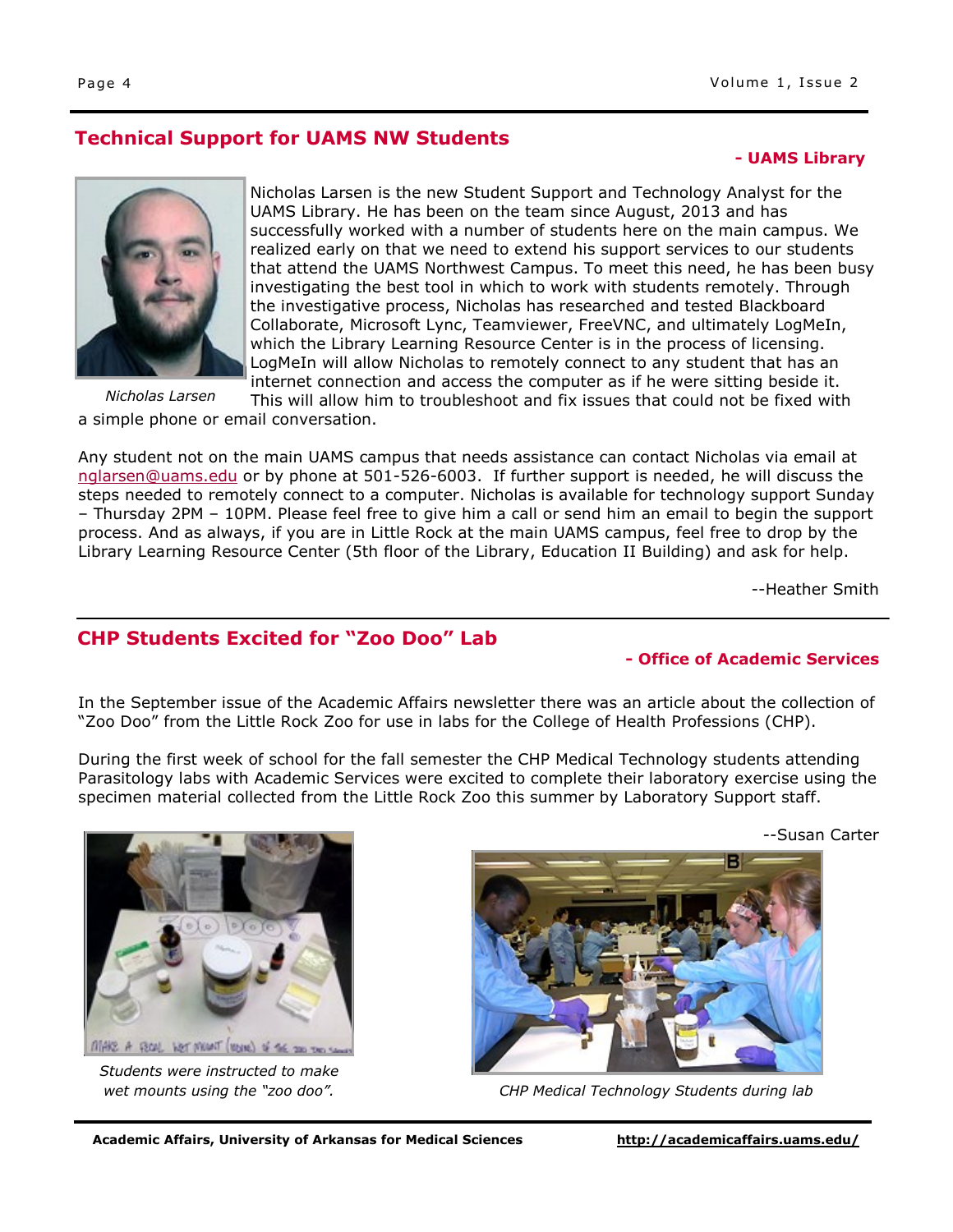## **Teaching Scholars Hosts Patricia O'Sullivan**

The Teaching Scholars program, now in its  $18<sup>th</sup>$  year, is one of the first such programs of its kind established in an academic health center in the U.S. Sponsored by the UAMS Office of Educational Development, the Teaching Scholars program hosts guest scholar presentations, about important educational topics and issues that are open to all campus.

On October 23, 2013, the UAMS Teaching Scholars program welcomed guest presenter Patricia O'Sullivan, Ed.D., Professor at the University of California, San Francisco College of Medicine. Her presentation, titled *Collaborate! Surprise! It's Complex!*, was about the complexities and benefits of collaborating in health professions education settings and the importance of interprofessional approaches. Dr. O'Sullivan, a former professor in the UAMS Office of Educational Development, has over 30 years of experience in medical and health professions education and research with a focus on clinical education. She has served

#### **- Office of Educational Development**



*Dr. Jeanne Heard (UAMS Provost) and Dr. Pat O'Sullivan*

as a leader for the most prestigious groups in medical education research including Chair of the Research in Medical Education (RIME) Committee for the Association of American Medical Colleges (AAMC) and Vice-President of the Division for Professions Education for the American Educational Research Association (AERA).

While visiting UAMS, she met with representatives of the Institute on Aging, the Colleges of Medicine, Nursing, Pharmacy, Public Health and Academic Affairs. Dr. O'Sullivan shared her expertise in educational research towards advancing the goals of collaborative changes in educational programs for UAMS.

--Carol Thrush



*Dr. Diane Skinner (UAMS Director of Interprofessional Education) and Dr. Pat O'Sullivan*



*(L-R) Dr. Pat O'Sullivan, Dr. Cornelia Beck (Louise Hearne Endowed Chair in Dementia & Long-Term Care, Reynolds Institute on Aging), Dr. Claudia Beverly (Director Arkansas Aging Initiative, Donald W. Reynolds Institute on Aging, Director AR John A. Harford Center for Geriatric Nursing Excellence) and Dr. Jean McSweeney (Associate Dean for Research, Director, PhD Program, College of Nursing)*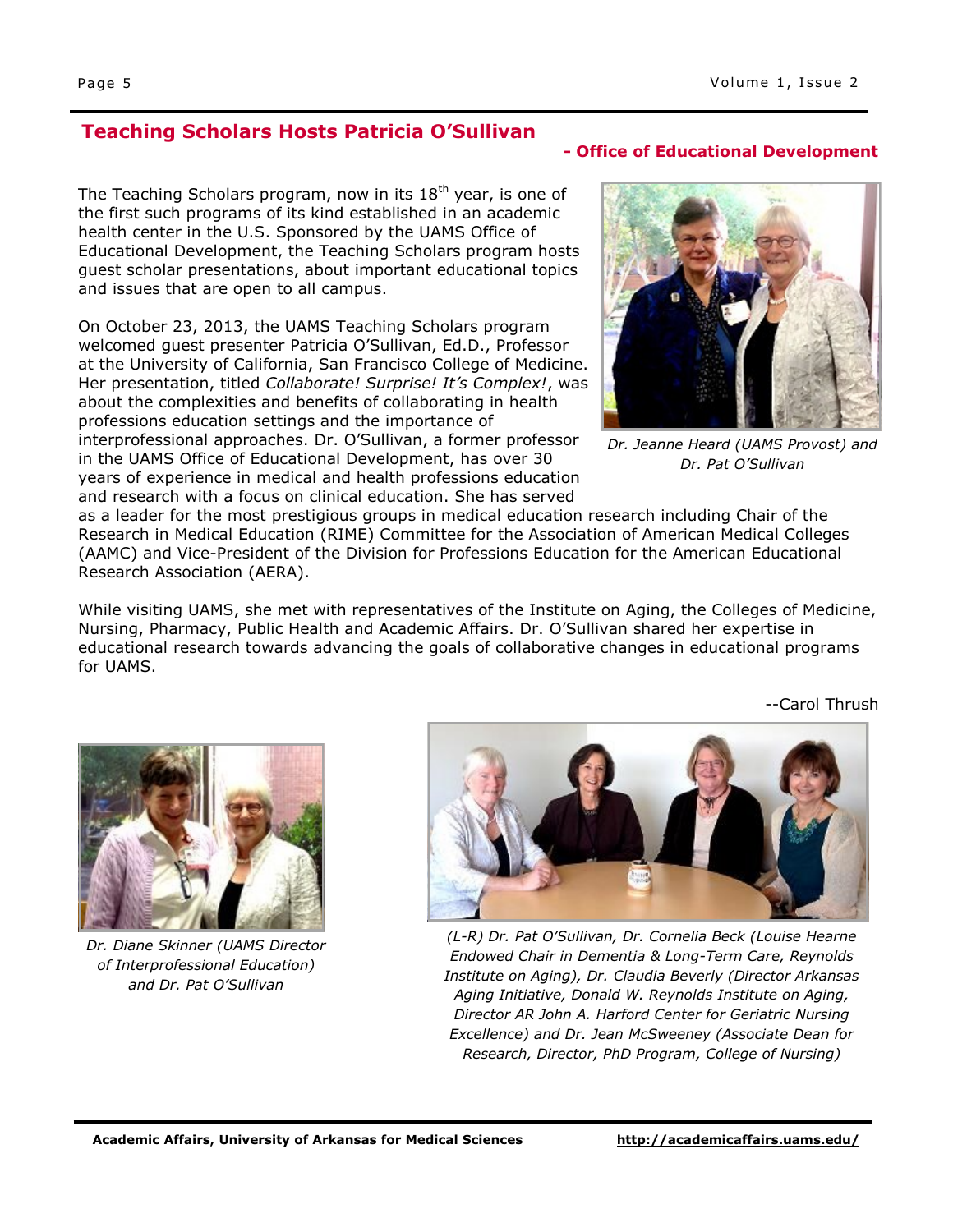## **Interprofessional Education Moving Forward**

#### **- Office of Interprofessional Education**

The Institute for Healthcare Improvement Open School provides students of medicine, nursing, public health, pharmacy, health administration, dentistry, and other allied health professions with the opportunity to learn about quality improvement and patient safety at no charge. The online educational community features a growing catalog of online courses and extensive resources.

The IHI Open School movement began five years ago and now reports:

- 613 chapters in 63 countries
- 110,194 students and residents have completed at least one IHI Open School course
- 19,011 students and residents have earned the Basic Certificate of Completion

The University of Arkansas for Medical Sciences IHI Open School Chapter began its revitalization with an informational meeting on August 30th and reports:

- 135 students, residents, and faculty representing all health professions colleges and the Graduate School have joined the listserv member list.
- 92 students, residents, and faculty have completed the chapter interest survey
- 9 faculty serve as advisors
	- Mr. Rick Ault **COPH**
	- Dr. Paulette Mehta COM
	- Dr. Chris Cargile COM and Clinical Programs
	- Dr. Andreas Muller COPH
	- Dr. Tom Pilgreen CHP
	- Dr. Denise Ragland COP
	- Ms. Heba Sadaka **CON**
	- Dr. Don Simpson Office of Global Health
	- Dr. Eugene Smith COM

The UAMS Chapter will hold its second chapter meeting on December 5th at noon in I Dodd Wilson, Room 226 with Dr. Chris Cargile speaking on "Improving Care: A Look at Activities at UAMS".

- For more information about the UAMS IHI Open School Chapter contact Julia Mays at [jamays@uams.edu](mailto:jamays@uams.edu)
- For more information about the IHI Open School see [http://www.ihi.org/offerings/IHIOpenSchool/](http://www.ihi.org/offerings/IHIOpenSchool/Pages/default.aspx) [Pages/default.aspx](http://www.ihi.org/offerings/IHIOpenSchool/Pages/default.aspx)
- See short video on the Open School movement [http://www.ihi.org/offerings/IHIOpenSchool/](http://www.ihi.org/offerings/IHIOpenSchool/resources/Pages/JoinTheMovement.aspx) [resources/Pages/JoinTheMovement.aspx](http://www.ihi.org/offerings/IHIOpenSchool/resources/Pages/JoinTheMovement.aspx)

--Diane Heestand Skinner

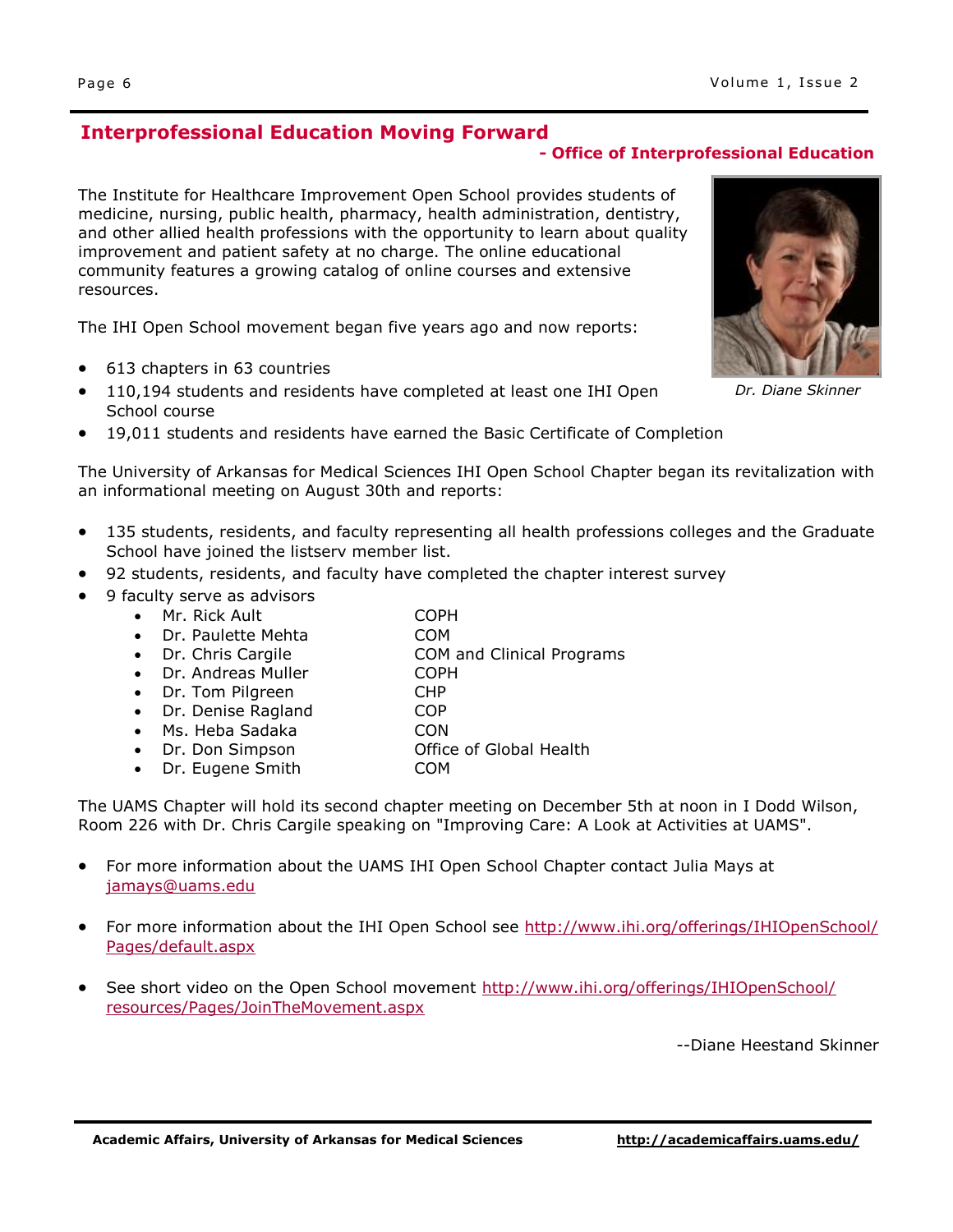## **Campus Housing: Where Medicine Lives!**

#### **- Campus Life and Student Support Services**

The UAMS Residence Hall is home to a diverse group of students and other affiliated guests, including visiting scholars, fellows, residents, student families, and hospital patient families. Residence Hall students and guests come to us from over 42 states, plus the District of Columbia, and from over 30 countries, spanning 5 continents.

The breakdown for residents living on campus averages 80% students and 20% guests. Students from all colleges are represented in the Residence Hall. This year, the average breakdown by college is as follows:

| College of Pharmacy           | 40% |
|-------------------------------|-----|
| College of Medicine           | 30% |
| College of Health Professions | 13% |
| Graduate School               | 7%  |
| College of Nursing            | 5%  |
| College of Public Health      | 5%  |



*2013 Resident Assistants: (L-R) Ashley Wade, Stephanie McGinity, Maegan Martin, Nikki Kissire, and Ashley Hegwood*

The Housing Office employs eleven fulltime employees plus

five resident assistants (RAs). RAs work the front office after regular business hours on weekdays and weekends. RAs also monitor hallways and plan floor activities each semester.

Additional information about the Residence Hall can be found on the Campus Life Web site: [http://studentlife.uams.edu/.](http://studentlife.uams.edu/)

--Cheri Goforth

## **"Adopt a Family" Opportunity**

#### **- Academic Administration and Institutional Studies**



The Academic Administration and Institutional Studies (AAIS) team is working with Our House, Inc., through their "Adopt a Family" program this holiday season. The mission is to fulfill basic needs and holiday wishes for working homeless families, ranging in size from 2-5 members.

If you'd like to join in this effort, contact Gibson Garrett (garrettgibson@uams.edu) or Dana Venhaus [\(ddvenhaus@uams.edu\)](mailto:ddvenhouse@uams.edu) in the AAIS office by email or call 501-296-1376. For planning purposes, please get in touch by December 12th.

--Elizabeth Bard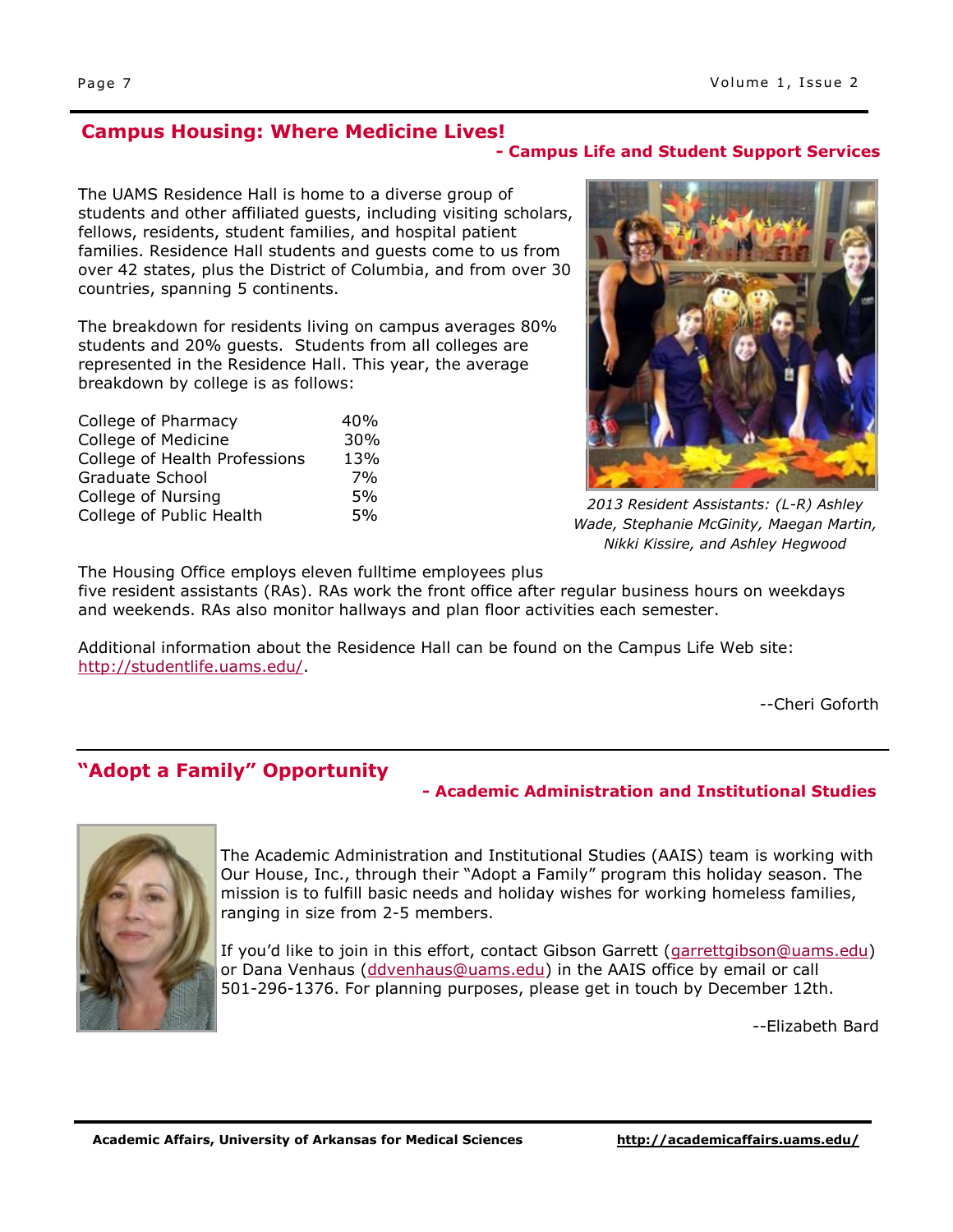#### **Lab Support Entertains Undergraduate Visitors to UAMS - Office of Academic Services**



colleges; and the Lab Support staff really enjoys working with these younger students.

--Susan Carter

## **UAMS and UALR Collaborative Education Simulation**

#### **- Centers for Simulation Education**

Training through simulation has proven to be effective in many professions to enhance and hone the skills necessary for practice. UAMS Centers for Simulation Education provides training for health care professionals in a safe, effective, and compassionate environment to better develop clinical skills.

The UALR Interpreter Education Program provides education to prepare professional interpreters in all settings to function as linguistic and cultural mediators between individuals who are hearing and individuals who are deaf, deaf-blind, or hard of hearing.

The UALR Interpreter Education Program and UAMS

*Health care professionals review simulated patient charts and meet with the interpreter prior to entering the examining room*

Centers for Simulation Education have joined together to provide a simulated experience for both health care professionals and interpreters who are being trained to bridge the communication barrier between English and American Sign Language.

The Simulated Patient training process is done by training deaf, deaf-blind or hard of hearing individuals to participate as simulated patients with a specific illness. The "patient" is coached to portray certain symptoms and to display particular emotional characteristics. They are also trained to give corrective and supportive feedback to the medical students regarding their communication skills with patients. Interpreting students are educated in the use of medical terminology, cultural mores consider when negotiating linguistic equivalency and logistics of an interpreter being present. *Continued on page 9*

*Zhao Yang with visiting high school students*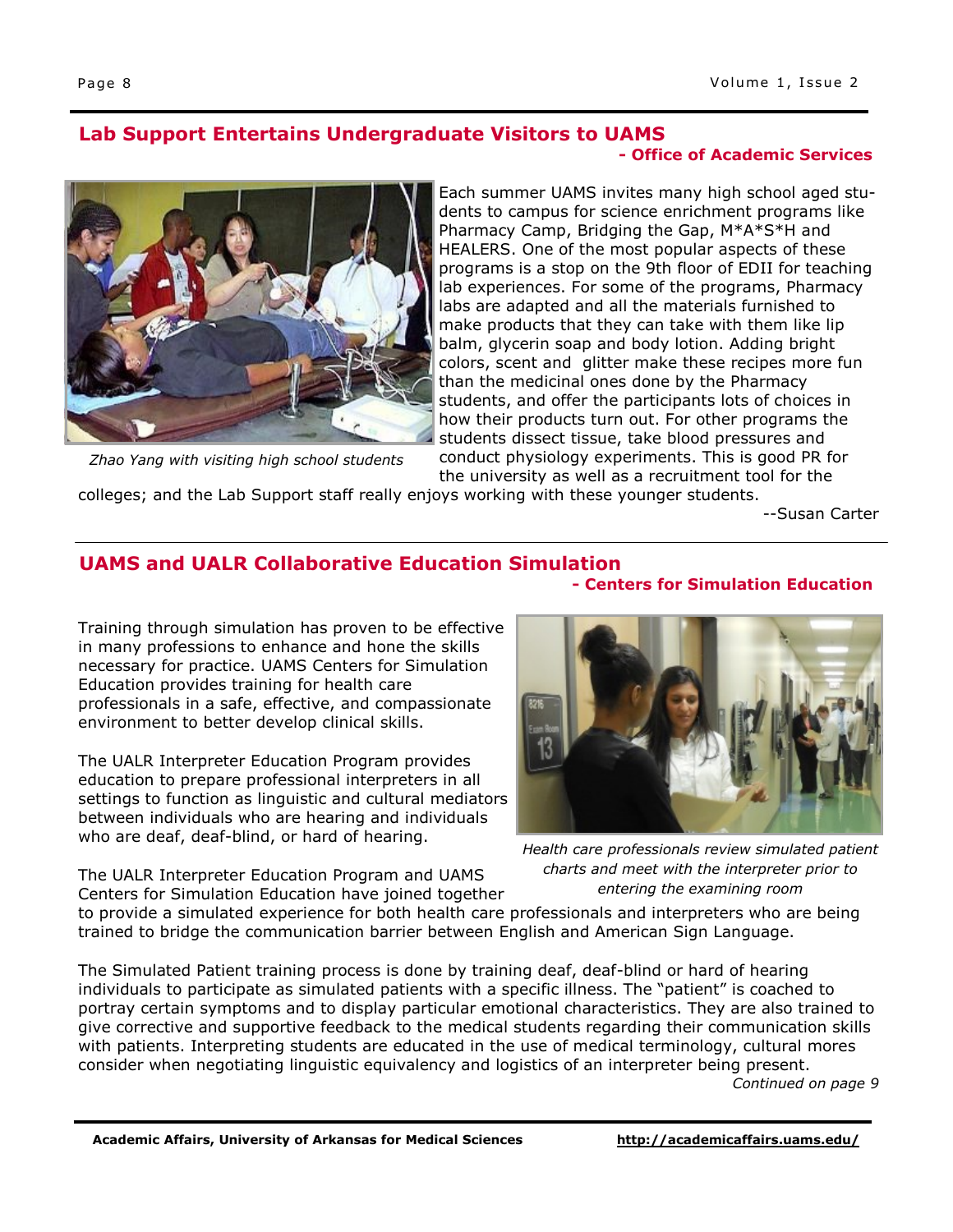## **UAMS and UALR Collaborative Education Simulation** *Continued from page 8*

UAMS medical students obtain a medical history of the patient and determine a diagnosis while learning appropriate techniques of communicating with a patient using a different language and having a "third" party involved in the process.

The simulation is done on-site at the UAMS Centers for Simulation Education with the UALR Interpreter Education students joining the UAMS medical students. Both learning teams are evaluated during the simulation. UAMS medical students are given feedback regarding their technique in the appropriate use of a sign language interpreter, their interaction with the patient who is deaf, deaf-blind or hard of hearing, and their effectiveness in obtaining a "barrierfree" medical history. UALR interpreting students are evaluated and provided feedback on their interaction with the medical student, the patient who is deaf, deaf-blind or hard of hearing, their linguistic equivalency and the manner that they handle the logistics of the situation. Both



*Simulated Deaf patient Rondale Ketchum responding to the intake assessment regarding his illness and interpreting student Carlita Edwards provides the interpreting* 

groups of students worked together to provide seamless communication in healthcare for their simulated patients while relying on each other's area of expertise to reach the objective.

This joint venture has proven to be very successful for both programs and provides a much-needed exposure to both professionals in training. Although there are benefits to a theoretical approach, nothing can substitute for a living, hands-on experience that is being provided by UALR and UAMS joint efforts.

--Michae Orfanos and Ray James

## **UAMS Bookstore: Striving to Meet the Needs at UAMS**

The UAMS Bookstore strives to meet the needs of all UAMS students, faculty, and staff. Our goal is to provide excellent customer service with the utmost urgency, efficiency, and professionalism.

The UAMS Bookstore makes it easy for UAMS students to use their financial aid to purchase any item carried by the bookstore. Simply fill out a "Bookstore Advanced Purchase Program" form, pick out your textbooks, and checkout. The Bookstore staff is happy to special order any title that is not in stock. Most book orders are received within 3-5 business days. We are implementing a textbook rental option that should be available by the Summer 2014 semester.

The Bookstore carries many different styles of lab coats, with monogramming available, as well as a wide range of styles of scrubs. We also carry a large selection of apparel, accessories, and gift items with the UAMS logo. Students and employees receive a 10% discount on all UAMS merchandise.

We have a wide range of convenience items such as candy, cold beverages, over-the-counter medications, and stamps. The Choco-Latte Café offers flavored coffee drinks along with hot chocolate and smoothies. For more information about the UAMS Bookstore email uamsbookstore@uams.edu, visit our website<http://uamsbookstore.com/>, and "like" us on Facebook [www.facebook.com/](https://www.facebook.com/UAMSBookstore) [UAMSBookstore.](https://www.facebook.com/UAMSBookstore)

--Paige Colclasure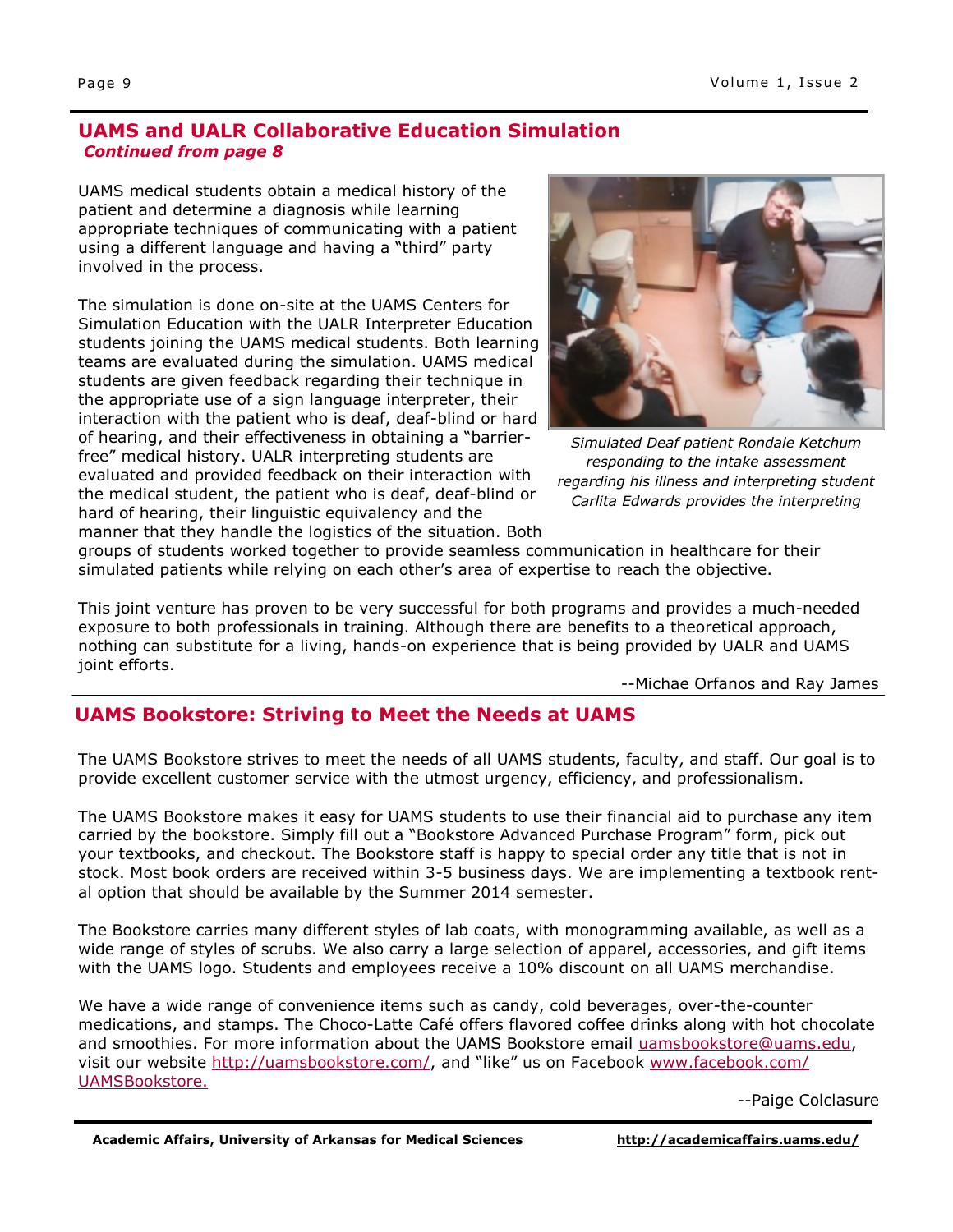## **Meet Our New Student Government Officers**

The Associated Student Government (ASG) would like to welcome the 2013-14 officers: Clinton Aguiar, president; Erica Barr, vice president; Taylor Davis, secretary; and Jaqualane Scales, treasurer.

The purpose of the Associated Student Government is to act as a liaison between students and the faculty/ administration. ASG works to make the University a more helpful environment for students in both academic and extra-curricular areas. The ASG promotes the welfare of the students by providing a harmonious and effective learning process; a forum for expression; and economic, social, and cultural advancement so that students can better themselves and their community.

#### *-* **Campus Life and Student Support Services**



*(L-R) Erica Barr, Clinton Aguiar, Taylor Davis, Jaqualane Scales*

The ASG holds open meetings at noon on the second Monday of each month in IDW 105 A/B. Students are encouraged to attend to share information and concerns. This year's committee groups include:

- Student Health Insurance/Health Clinic Committee
- Public Relations Awareness/Social/Facebook Committee
- Student Event Committee
- Library Advisory Committee

In September, ASG kicked off the school year with a Back to School Meet and Greet at Cajuns Wharf and later co-hosted the Annual Halloween Party with the UALR Law and Clinton Schools at Next Level Events. Both events were well attended and students can't wait to see what's next!

Additional information about ASG can be found on the Campus Life Web site: [http://studentlife.uams.edu/student-life/asg/.](http://studentlife.uams.edu/student-life/asg/) If you have questions about ASG or committee groups please contact Nakia Dedner at [dednernakiaa@uams.edu](mailto:dednernakiaa@uams.edu) or call 501-686-5850.

--Nakia Dedner

## **W.O.W., Wicked, and Getting into Game**

#### *-* **Campus Life and Student Support Services**

Following the ASG Cajuns Wharf Meet and Greet and the Halloween Party, the UAMS student event year has continued, including our W.O.W. (War on Weight) Fitness Event held in front of the dormitories and our \$2 Regal Cinema Movie Tickets sales. The highlight of the year was our experience at Wicked the Musical. There were nearly 275 UAMS students in attendance to this "Untold Story of the Witches of Oz". More exciting student events are coming soon.

Now is the perfect time to change up your Sunday routine and watch our UAMS athletes take the field or court. UAMS student intramurals is a popular and well attended extracurricular activity offered to the student body. Students participate in three main sports: Flag Football, Basketball, and Softball. UAMS students just completed the Flag Football season with a total of 10 teams.

*Continued on page 11*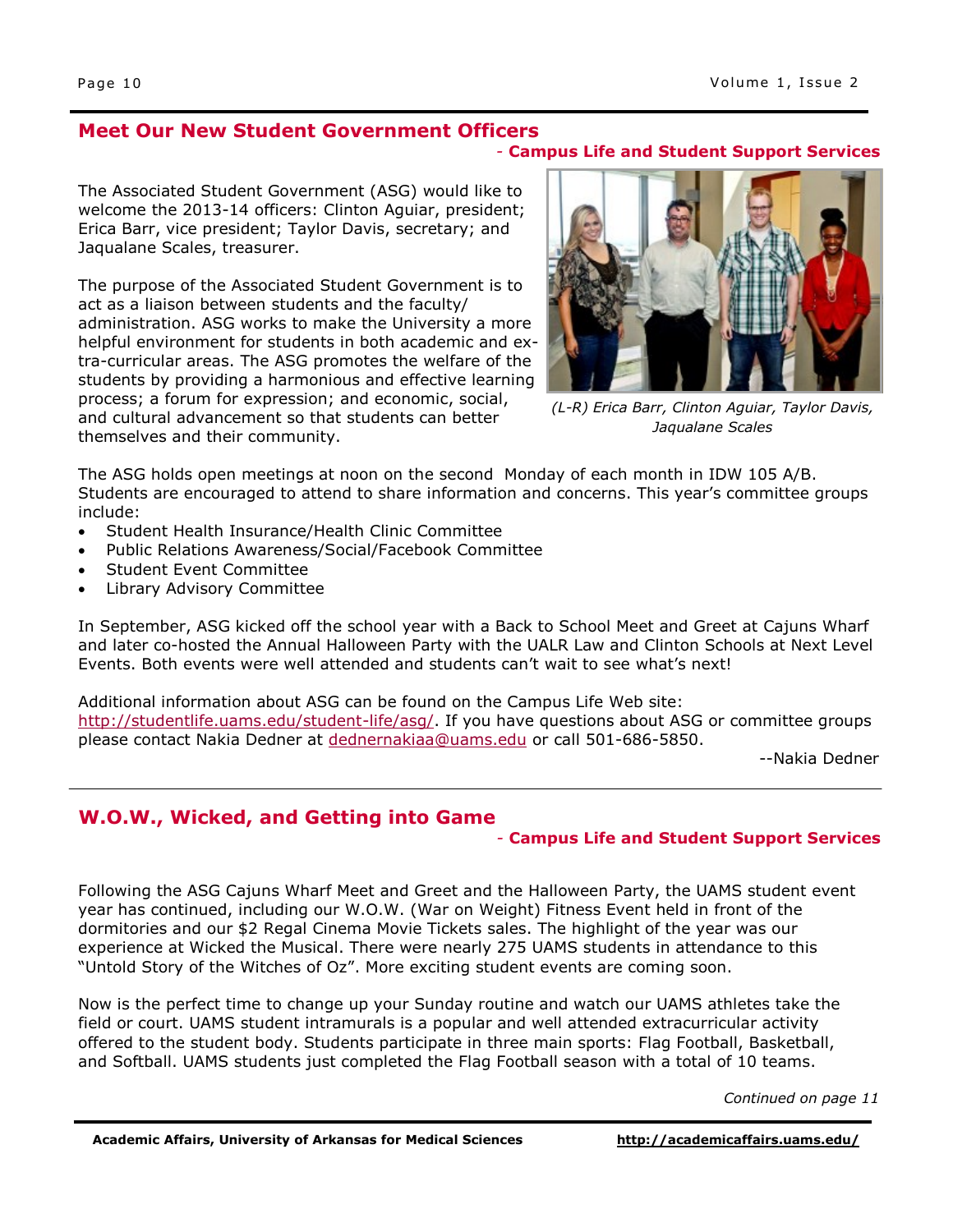## **W.O.W., Wicked, and Getting into Game**  *Continued from page 10*



*2013 intramural flag football champions*

The championship team, consisted of students from the College of Nursing, Pharmacy and Graduate School. Intramural Basketball will begin in January and we invite everyone to come out and support our student athletes! Intramural sports information can be found on the Campus Life Web site:

[http://studentlife.uams.edu/student-life/](http://studentlife.uams.edu/student-life/intramural/) [intramural/.](http://studentlife.uams.edu/student-life/intramural/)

If you have further questions about Student Events or Intramural Sports please contact Waymond Stewart at [wistewart@uams.edu](mailto:wistewart@uams.edu) or call 501-686-5850.

--Waymond Stewart

## **Electronic 1098-T Tuition Statements Available**

UAMS and Educational Computer Systems, Inc. are offering students the opportunity to receive their 1098-T Tuition Statement electronically this year. Students wanting to receive the 1098-T form electronically, should visit the link below for more information and step by step instructions: <http://studentfinancialservices.uams.edu/disbursementbilling/1098t/>

In order to take advantage of this service, students need to complete and submit the form on or before December 31, 2013. Students wanting to receive a paper copy of the 1098-T statement, simply do nothing.

The benefits to receiving electronic notification are:

- Online delivery provides access to the form 1098-T earlier than the traditional mailing process.
- Online delivery eliminates the chance that the 1098-T will get lost, misdirected or delayed during delivery, or misplaced once the student receives it.
- Signing up for online delivery is easy and secure.
- Students can receive their 1098-T form even while traveling or on assignment away from their home address.

--Gloria Kemp

#### *-* **Student Financial Services**



*Gloria Kemp*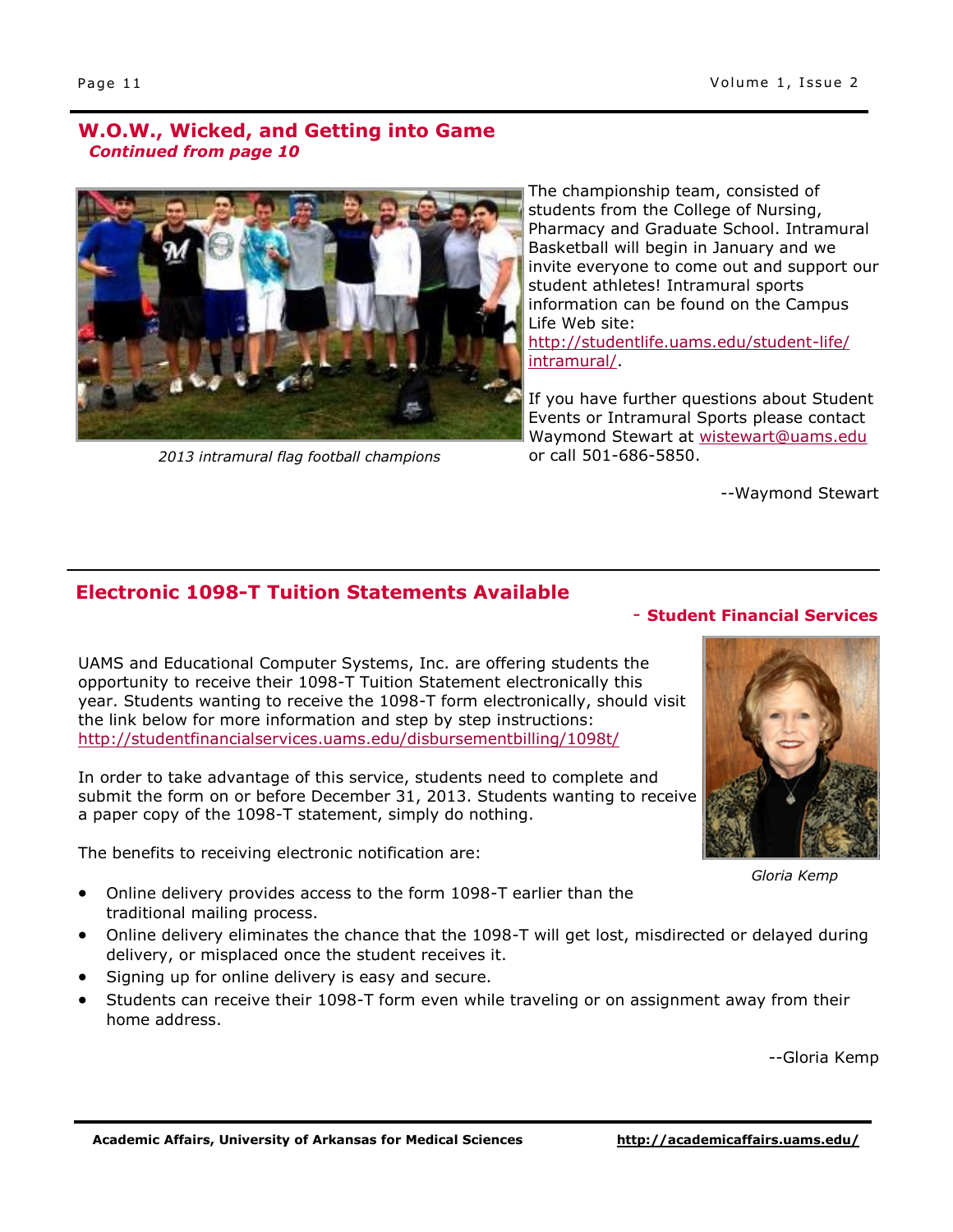## **Fall 2013 Academic Senate Update**

The Academic Senate is composed of all faculty and functions to generate and promote understanding, collaboration, and a sense of community across the UAMS campus. In doing so, the Academic Senate provides a broad base for faculty participation in developing guidelines and regulations for campus affairs including matters that affect the quality of campus life as well as enhance and sustain an environment of academic excellence. Lastly, the Academic Senate serves as a representative forum for communicating ideas and recommendations to the Chancellor.

In the spring of 2013, the Academic Senate conducted its second cross-campus faculty survey to identify current issues that are of importance to the faculty. The results of the survey were presented at the Academic Senate meeting held on October  $10^{th}$ , and are also available on the Academic Senate website [http://academicsenate.uams.edu.](http://academicsenate.uams.edu) Three areas of concern were consistently identified in each college. These include:

- Faculty teaching efforts are undervalued
- Faculty mentoring is inadequate
- Communication across campus needs improvement

The survey results formed the basis for discussion at a mini-retreat of the Academic Senate council, Deans of each of the colleges, the Chancellor and members of the Chancellor's cabinet. They were also used to set the current priorities of the Academic Senate committees. These priorities are:

Communications Committee (Chair: Dana Gaddy, [gaddydana@uams.edu\):](mailto:gaddydana@uams.edu) The charge of the committee is to enhance communication among faculty and between faculty and administration at UAMS. The current priorities are to:

- Identify issues and solutions to improve accurate and timely information exchange with faculty
- Provide mechanisms for disseminating relevant information to faculty across campus

Research Committee (Chair: Michael Borrelli, [mjborrelli@uams.edu\)](mailto:mjborrelli@uams.edu): The charge of the committee is to facilitate and promote basic, translational and clinical research excellence at UAMS. The current priorities are to:

- Increase research communication and collaboration across campus
- Enhance research support on campus
- Streamline research compliance

Faculty Affairs Committee (Chair: Cesar Compadre, [compadrecesarm@uams.edu\)](mailto:compadrecesarm@uams.edu) The charge of the committee is to facilitate academic excellence at UAMS. The current priorities are to:

- Identify issues and solutions to enhance faculty efforts in teaching and clinical service
- Enhance faculty mentoring and interaction across campus
- Provide faculty input related to recruitment, retention, promotion, and related administrative policy

Any faculty member wanting to participate on one of these committees should contact the Academic Senate President, Steve Post at [spost@uams.edu,](mailto:spost@uams.edu) the Chair of the committee, or any member of the Academic Senate Council.

--Steve Post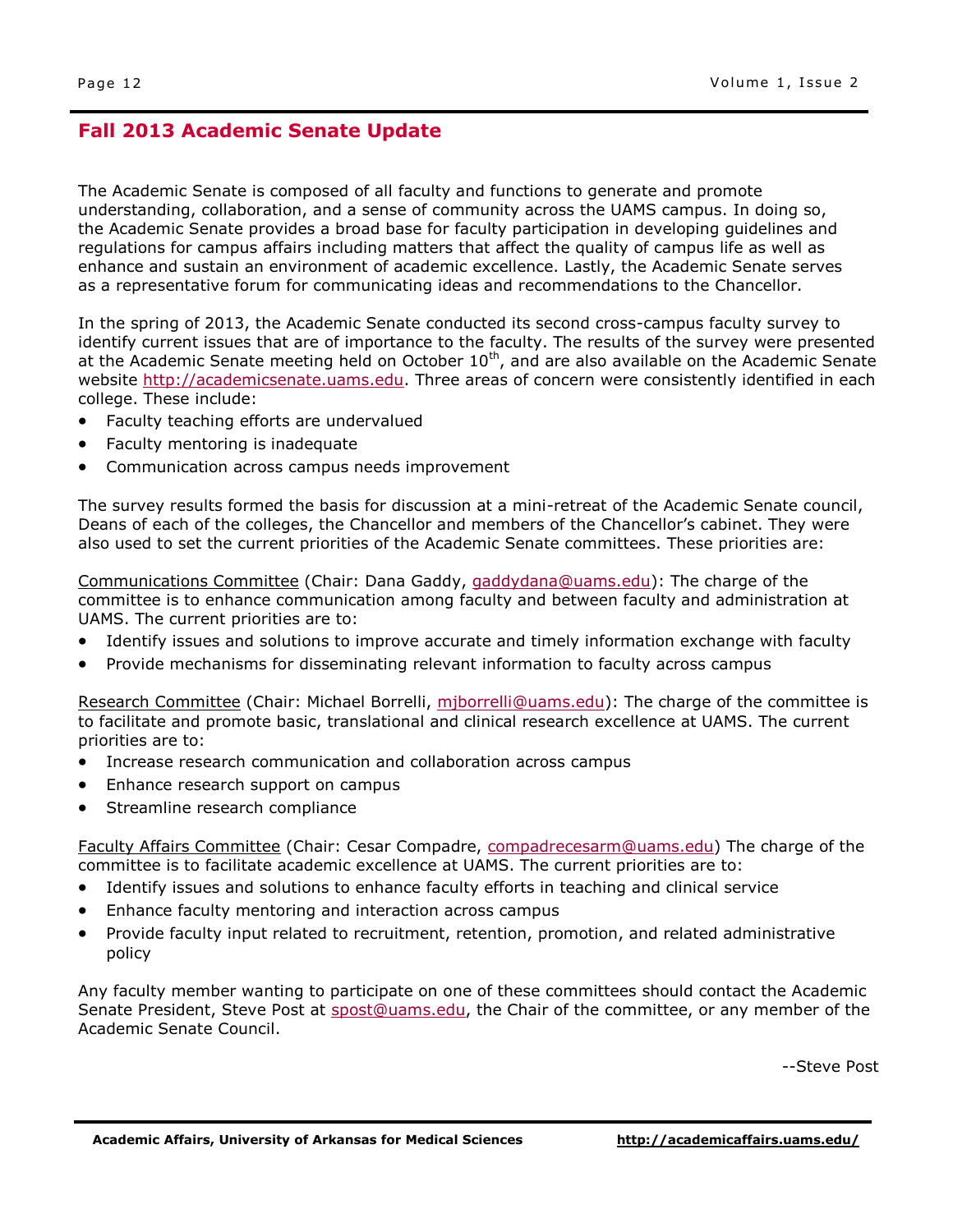## **Insurance for Faculty Retirees**

Beginning January 2014, Medicare-eligible retirees will move to the University of Arkansas System UnitedHealthcare Group Medicare Advantage (PPO) plan. This is an "open access" PPO plan, meaning you can see any doctor or provider that accepts Medicare, regardless if they are in or out of United's network. There will more information on the HR website very soon.

When you retire from UAMS, you may be eligible to continue some of your insurance. The definition of a "retiree" for insurance purposes is someone who, at the time they leave the University's employment:

Has been covered under the insurance plan for the past ten consecutive years;

Has worked for the University of Arkansas for ten consecutive years; and

Has a combined age and continuous years of University of Arkansas service equal to 70 or more.

For example, if you are age 48 and have worked at UAMS for 25 years, and have been covered under the benefit plans for at least the last ten years prior to leaving, you would be eligible for retiree insurance. Your reason for leaving doesn't have to be retirement. For more information visit the HR webpage <http://hr.uams.edu/> or call 501-686-5650.

## **UAMS Faculty Wellness Program**

In 2006 the UAMS College of Medicine developed a wellness program for its faculty with the goal of addressing acute needs that might prevent a person from reaching his/her optimal state of wellbeing. In addition to providing confidential free services, the college also developed a webpage that has many additional resources, thanks to the commitment of Dr. Wendy Ward and a few others. Now, the program is open to faculty in ALL UAMS Colleges and is under the director of Dr. Justin Hunt.

The program's vision is promoting the vitality and health of faculty members to form the foundation for a thriving institution. Its mission is to support the wellbeing of all faculty members. Specific strategies include:

- Providing confidential access to a psychiatrist in a timely fashion. Initial triage consultations are held onsite at UAMS at a time and place that is convenient for the faculty member.
- Approximately 3-5 initial visits with the psychiatrist. Assistance with referrals outside the program when indicated. Referrals can be to PRI or to community-based providers.
- Providing educational programs to optimize wellbeing and health on campus.
- Leading institutional and environmental change that fosters the health of our entire faculty.

Benefits of the program:

- Rapid access to psychiatric expertise when average waiting times in the community are over 1 month.
- The professional available to the faculty member is a member of the faculty himself and understands many of the stresses of working in the academic health center setting.
- The initial consultations are entirely confidential and without any charge. A significant number of faculty members voice concern about stigma and repercussions associated with seeing a psychiatrist. Documentation is not entered into the UAMS electronic medical record system.
- Creating a culture in our academic medical center that emphasizes the wellbeing of ALL our faculty members.

Access:

Call the service at 501-526-8140. Tammy Demaio will assist in arranging an initial visit with Dr. Hunt. Or visit the Faculty Wellness Program website: [http://medicine.uams.edu/faculty/current-faculty/faculty-wellness-program/\)](http://medicine.uams.edu/faculty/current-faculty/faculty-wellness-program/)